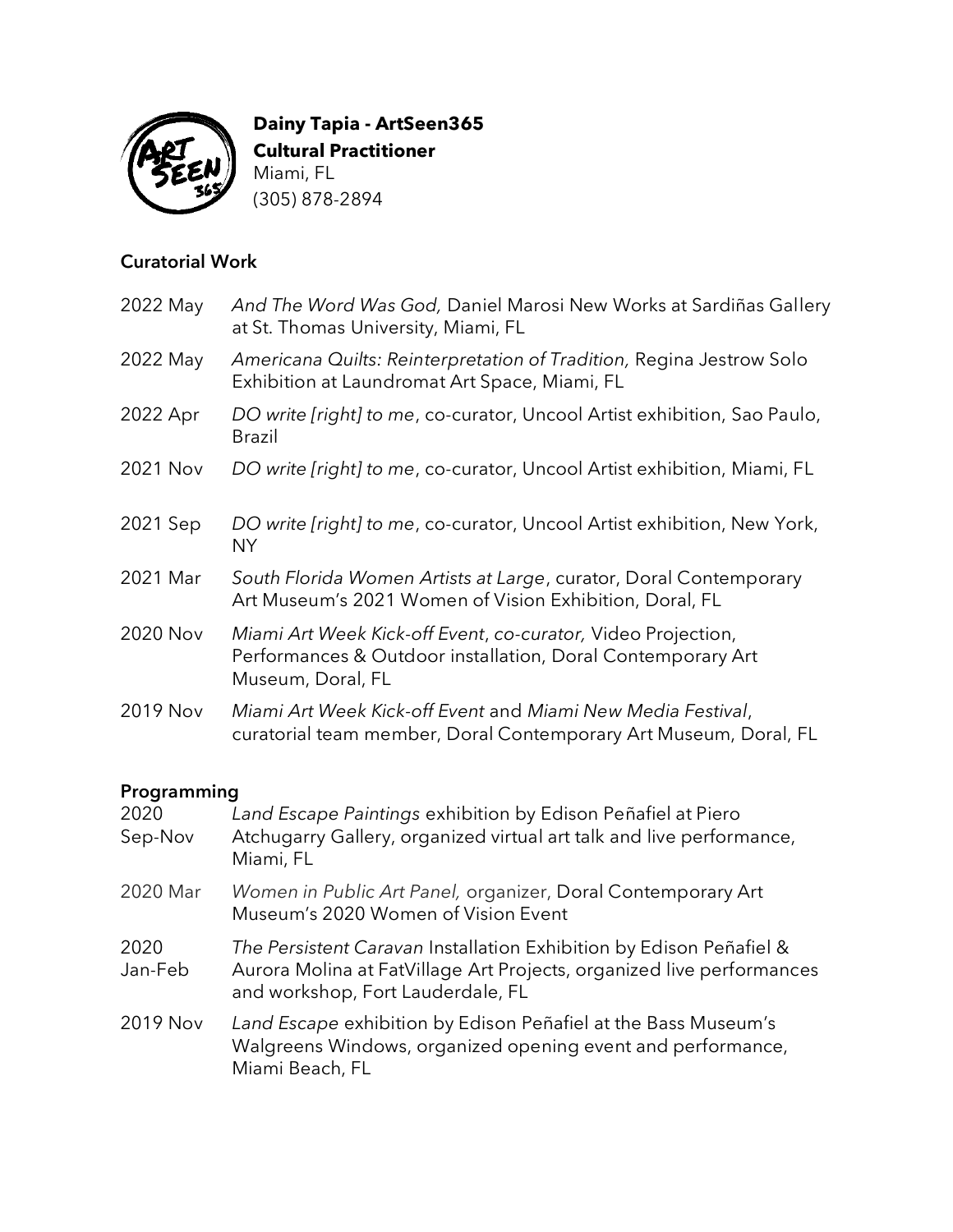### Articles

- 2021 Aug Arte al día: The Fiber's Expression, Evelyn Politzer's solo exhibition, <https://www.artealdia.com/Reviews/THE-FIBERS-EXPRESSION>
- 2021 Jul Imago Art in Action: Un recorrido por el arte moderno latinoamericano en Miami https://imagoartinaction.com/un-recorrido-por-el-arte-modernolatinoamericano-en-miami/

## Video Documentation/Production

| 2021 Aug | Placing Political Art at Home, in partnership with Francisco Masó<br>(3 episodes)                                                                                                                |
|----------|--------------------------------------------------------------------------------------------------------------------------------------------------------------------------------------------------|
| 2021 Mar | Artists in Conversation, in partnership with Dimensions Variable<br>(4 episodes)                                                                                                                 |
| 2020 Dec | Artists and their practice, in partnership with Prizm Art Fair<br>(6 episodes)                                                                                                                   |
| 2020 Apr | Artist Andres Michelena at his solo exhibition ' the two' at Piero<br><b>Atchugarry Gallery</b>                                                                                                  |
| 2020 Mar | Artist Charo Oquet at her solo exhibition 'Entering Sacred Grounds' at<br>Dimensions Variable                                                                                                    |
| 2019 Nov | Mini-documentary production for Edison Peñafiel's 'Land Escape'<br>exhibition opening at the Bass Museum Walgreens Windows with the<br>participation of Laurencia Strauss' 'Bubble Pops' project |
| 2019 Sep | 'America Weaves' at Coral Gables Museum, curated by Adriana<br>Herrera of Aluna Art Foundation                                                                                                   |
| 2019 Jun | Artist Anja Marais' Installation at 2019 Florida Prize in Contemporary<br>Art at Orlando Museum of Art                                                                                           |

### Social Media Coverage

| 2019,<br>2021 | FOUNTAINHEAD RESIDENCY - Instagram Takeover of<br>@fountainheadresidency account for Social Media Coverage of<br><b>ARTISTS OPEN events</b>                       |
|---------------|-------------------------------------------------------------------------------------------------------------------------------------------------------------------|
| 2019,<br>2020 | PEREZ ART MUSEUM - Art + Soul Event - Social Media Coverage of<br>the revealing event for the annual acquisition of African American Art<br>Fund, invited by PAMM |
| 2020 Jan      | DIMENSIONS VARIABLE - Social Media Coverage of 10 <sup>th</sup> Anniversary<br><b>Celebration Event</b>                                                           |
| 2019 Oct      | LOCUST PROJECTS: Smash and Grab Instagram Takeover of<br>@locustprojects account                                                                                  |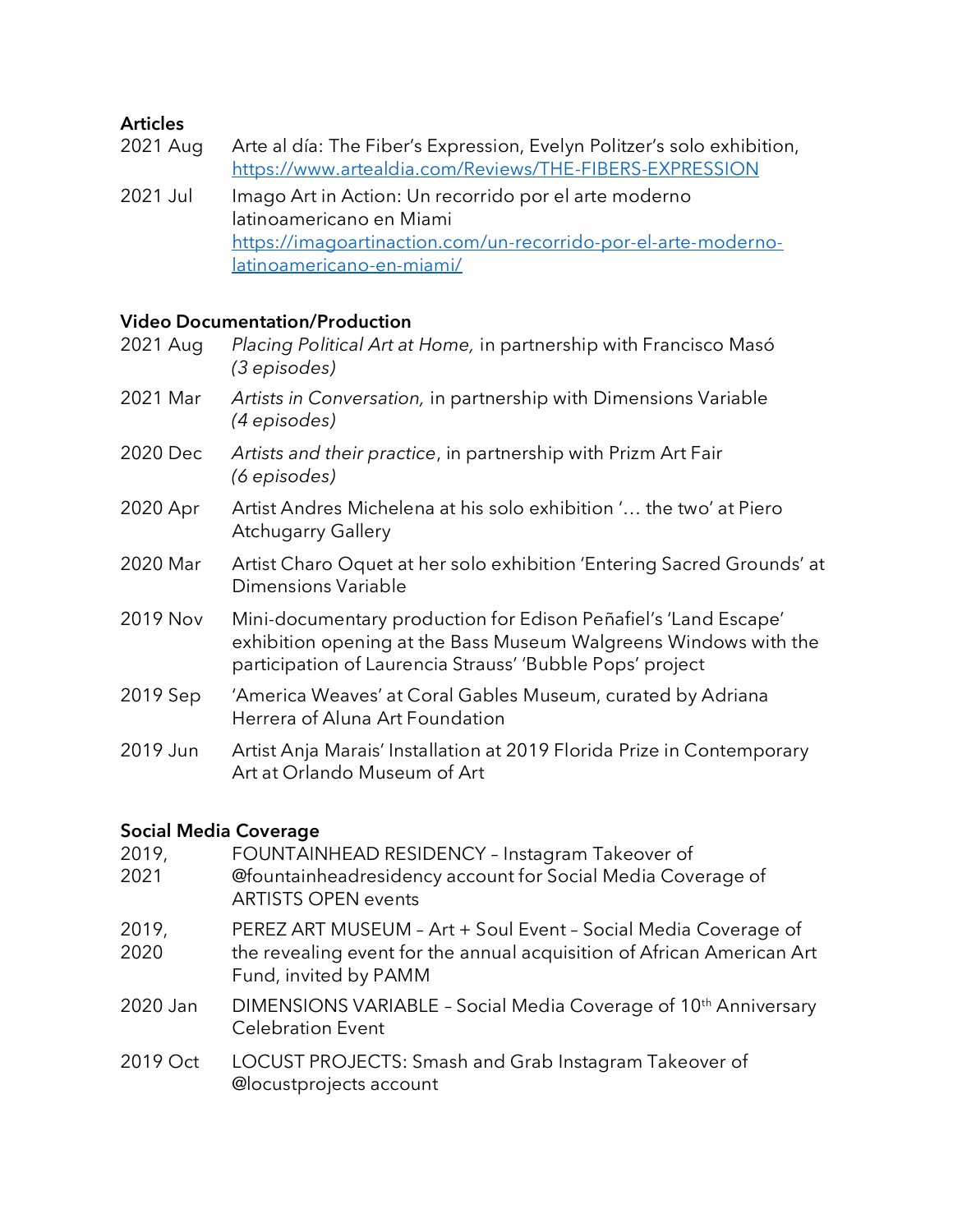#### Selected Hosted Talks

- 2020 Dec Quick Chat with Josh Carden, Cultural Affairs & Art in Public Places Coordinator for the City of Miami Beach, on Instagram Live about their program #NOVACANCY
- 2020 Dec Quick Chat with Liene Bosquê on Instagram Live about the Uncool Artist International Lab for Art Practices Program
- 2020 Oct Cuick Chat with Ricardo Mor on Instagram Live about his curatorial fellowship at the Bakehouse Art Complex
- 2020 Sep Local Elsewhere, interview with Javier Sainz, Social Media Manager at the Museo del Prado, Madrid, Spain via Zoom, published on Instagram
- 2020 Aug Cuick Chat with artist Francisco Maso about his project 'What is your favorite place for political art at home' on Instagram Live
- 2020 Jul Local Elsewhere, interview with Karen Vidangos, Social Media Manager at Smithsonian National Portrait Gallery, in Washington, D.C. via Zoom, published on Instagram
- 2020 Mar Arts & Business Council of Miami, MAMP LAB 2, Panelist
- 2019 Feb The 55PROJECT Moderated public Artist Talk in person with artist Heloisa Maia at her studio at the Design District

### Art Installation Assistance

| 2020 Sep | Edison Peñafiel, Installation of 'Land Escape' at Piero Atchugarry<br>Gallery                                           |
|----------|-------------------------------------------------------------------------------------------------------------------------|
| 2020 Jan | Edison Peñafiel and Aurora Molina, Installation of The Persistent<br>Caravan' at Fat Village, Fort Lauderdale           |
| 2019 Dec | Kerry Phillips, Installation of solo exhibition 'uninhabited forests' at<br>Under the Bridge Art Space, North Miami, FL |
| 2019 Jun | Anja Marais, Installation at 2019 Florida Prize in Contemporary Art at<br>Orlando Museum of Art, Orlando, FL            |
| 2019 Apr | Artist Kerry Phillips' Installation at Spring Contemporary Exhibition at<br>Deering Estate                              |

### Organizations/Programs

| 2021 | Ciconia Art Collection by Hartvest Projects     |
|------|-------------------------------------------------|
| 2021 | Placing Political Art at Home by Francisco Maso |

2020- The Ant Project - theantproject.org, member